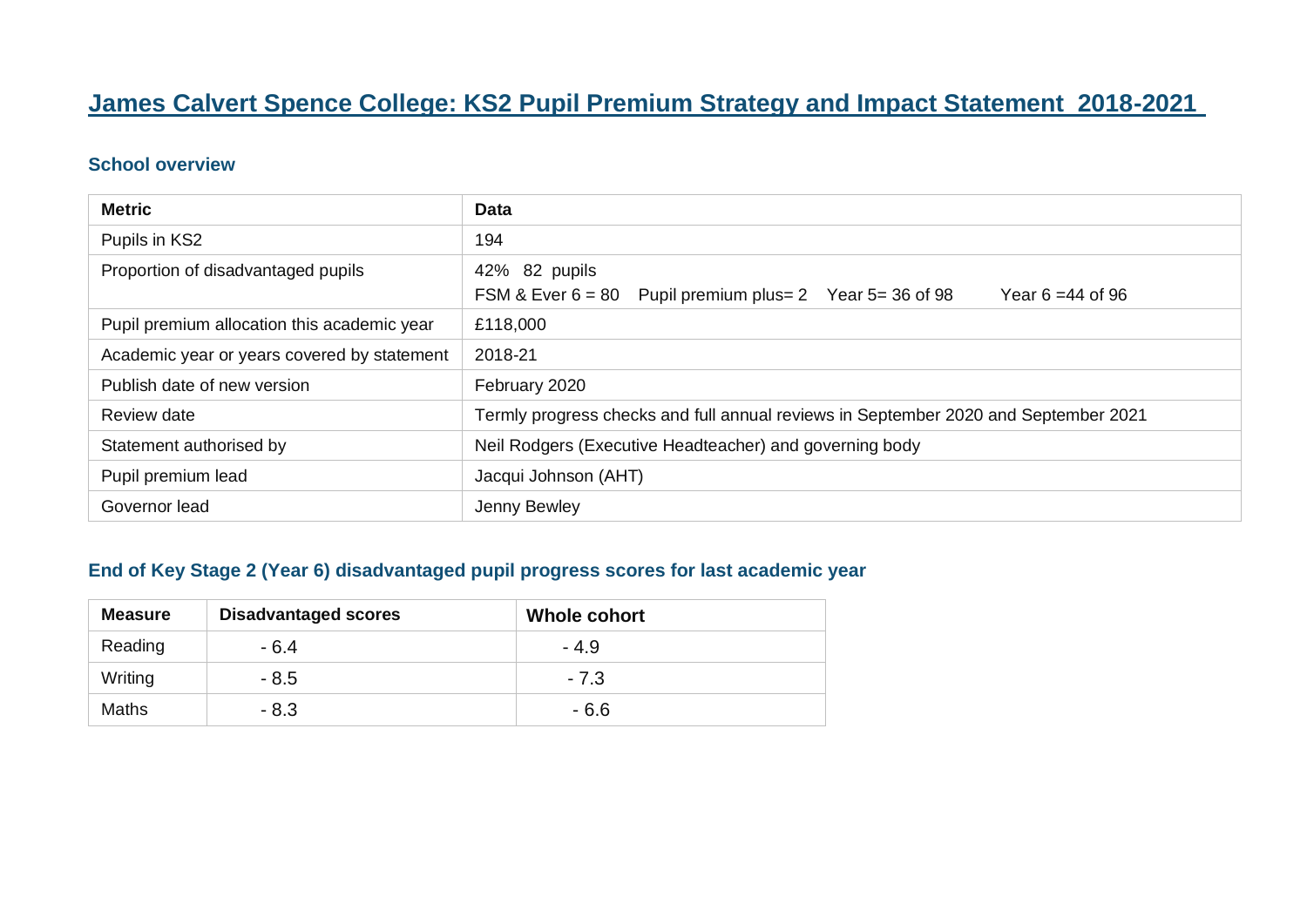**Disadvantaged pupil performance overview for last academic year (2018/19) compared to pupils not eligible for pupil premium funding.** PP = Pupils eligible for pupil premium funding NAO=National average for pupils not eligible for PP funding

| <b>Measure</b>                                                                                                               | <b>PP</b> | Not PP    | In school<br>gap | <b>NAO</b> | Attainment gap when school PP<br>outcomes compared to NAO |
|------------------------------------------------------------------------------------------------------------------------------|-----------|-----------|------------------|------------|-----------------------------------------------------------|
| End of Key Stage 2 (Year 6) attainment                                                                                       | 49 pupils | 64 pupils |                  |            |                                                           |
| Meeting expected standard in reading                                                                                         | 37%       | 56%       | $-19%$           | 78%        | $-41%$                                                    |
| Achieving high standard in reading                                                                                           | 4%        | 14%       | $-10%$           | 31%        | $-27%$                                                    |
| Meeting expected standard in writing                                                                                         | 39%       | 48%       | $-9%$            | 83%        | $-44%$                                                    |
| Achieving high standard in writing                                                                                           | 8%        | 11%       | $-3%$            | 24%        | $-16%$                                                    |
| Meeting expected standard in mathematics                                                                                     | 33%       | 52%       | $-19%$           | 84%        | 51%                                                       |
| Achieving high standard in mathematics                                                                                       | 4%        | 5%        | $-1%$            | 31%        | $-27%$                                                    |
| Meeting expected standard in reading, writing & maths                                                                        | 21%       | 31.8%     | $-10.8%$         | 71%        | $-51%$                                                    |
| Achieving high standard in reading, writing and maths                                                                        | 2%        | 0%        | $+2%$            | 13%        | $-11%$                                                    |
| Absence % Year 6<br>(The NAO is for non-FSM in 2018)                                                                         | 9.6%      | 3.3%      | 6.3%<br>higher   | 5%         | 4.6% higher                                               |
| Persistently absent % Years 5 to 8 -- pupils with an<br>attendance rate of 90% or below.<br>(The NAO is for non-FSM in 2018) | 18%       | 3%        | 15%<br>higher    | 11.2%      | 6.8% higher                                               |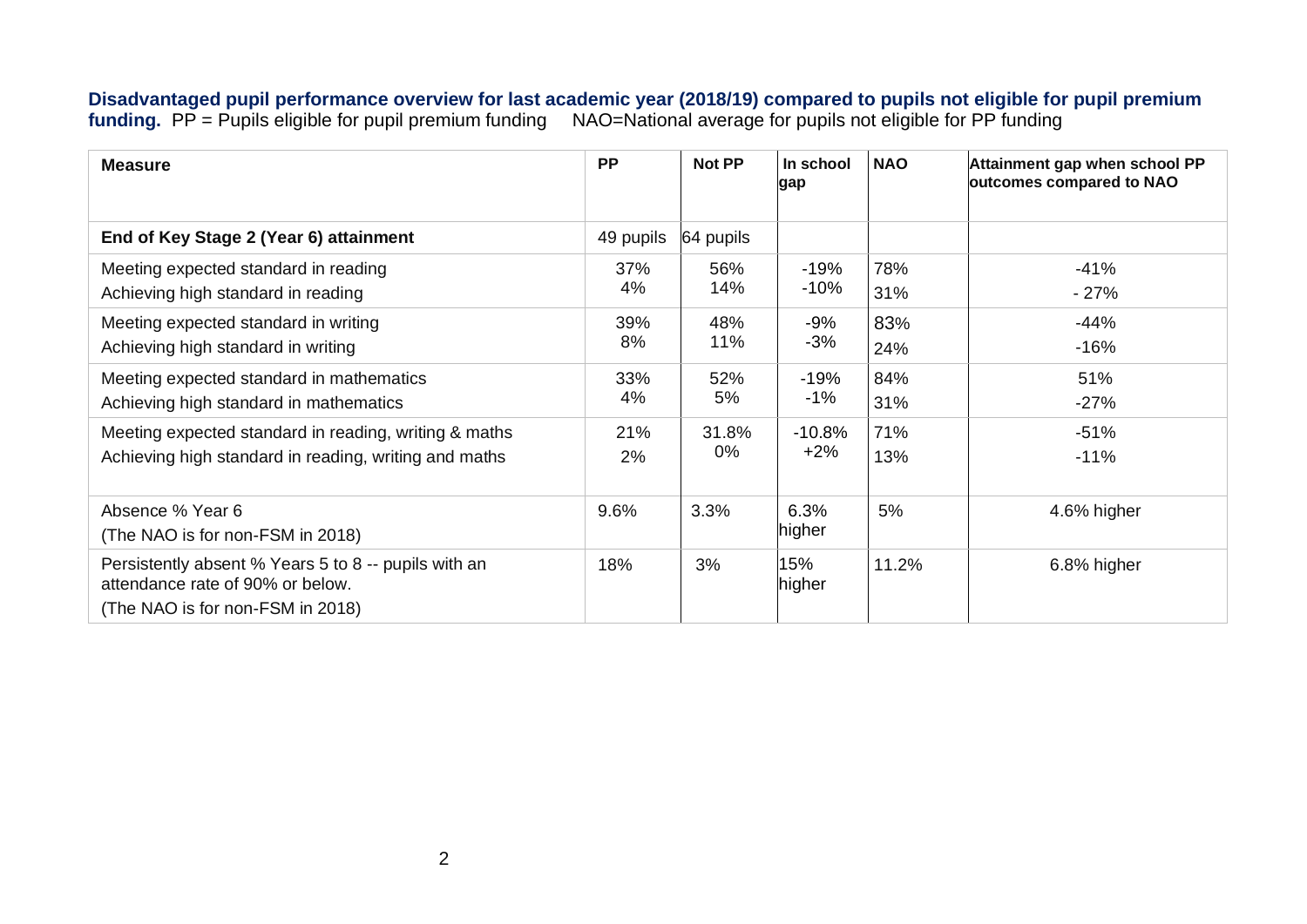#### **Teaching targets for disadvantaged pupils and cohorts (Most of the 2021 targets to be inserted later this year)**

| <b>Measures</b>                                                            | On track January 2020 |                   | On track April 2020 |        | <b>Summer 2020 Targets</b>         |                                       | Summer 2021 Year 6                                 |
|----------------------------------------------------------------------------|-----------------------|-------------------|---------------------|--------|------------------------------------|---------------------------------------|----------------------------------------------------|
|                                                                            | Year <sub>5</sub>     | Year <sub>6</sub> | Year 5              | Year 6 | Year <sub>5</sub><br><b>ARE GD</b> | Year <sub>6</sub><br><b>ARE</b><br>GD | <b>Targets for current</b><br><b>Year 5 pupils</b> |
| Meeting expected standard in reading<br>Achieving high standard in reading | 61%<br>22%            | 48%<br>11%        |                     |        | 69% 11.1%                          | 17%<br>65%                            |                                                    |
| Meeting expected standard in writing<br>Achieving high standard in writing | 53%<br>14%            | 57%<br>7%         |                     |        | 53% 16.7%                          | 62% 11%                               |                                                    |
| Meeting expected standard in maths<br>Achieving high standard in maths     | 39%<br>19.6%          | 55%<br>16%        |                     |        | 42%<br>16.7%                       | 66%<br>12%                            |                                                    |
| Combined progress                                                          |                       |                   |                     |        | 33%                                | 11%<br>52%                            |                                                    |

## **Teaching priorities and targeted academic support for current academic year for disadvantaged learners**

| <b>Measure</b>      | <b>Actions</b>                                                                                                                                                                                                                                                                                         |
|---------------------|--------------------------------------------------------------------------------------------------------------------------------------------------------------------------------------------------------------------------------------------------------------------------------------------------------|
| Priority 1: Reading | 1. CPD for all KS2 staff to support the effective teaching of reading- Reading Plus, Power of Reading,<br>Phonics, RWInc (some staff), whole school vocabulary and reciprocal reading<br>2. To develop pupils' inference skills and reading comprehension through reading plus and power of<br>reading |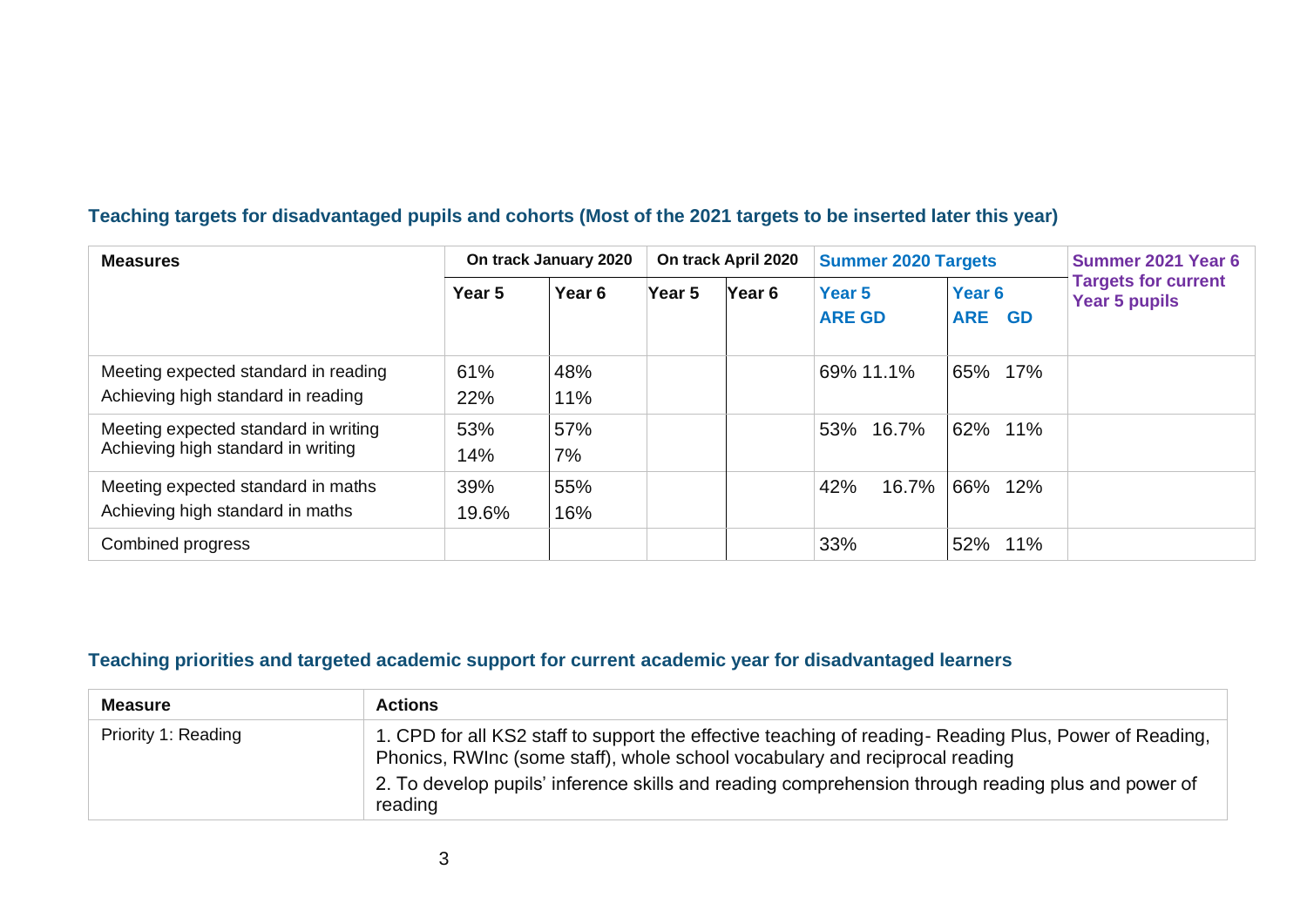|                            | 3. To provide access to greater range of appropriate reading material for those who can not access<br>Reading Plus at home                                                                   |
|----------------------------|----------------------------------------------------------------------------------------------------------------------------------------------------------------------------------------------|
|                            | 4. To provide targeted interventions for the bottom 20% of readers through the delivery of Read Write<br>Inc                                                                                 |
|                            | 5. To address the gaps in vocabulary of disadvantaged pupils through the use of word maps and the<br>Super Six evidence based strategies to accelerate the progress of disadvantaged pupils. |
| Priority 2: Writing        | 1. Provide additional TA support to help less able PP children improve their writing skills.                                                                                                 |
|                            | 2. Continue to provide and monitor extended writing opportunities across the curriculum and in<br>English.                                                                                   |
|                            | 3. Use of Penpals Handwriting Scheme and intervention materials to support children with poor fine<br>motor skills that impact on their fluency of writing.                                  |
|                            | 4. Detailed MTPs developed and monitored by subject leader to ensure consistency and coverage                                                                                                |
| Priority 3: Maths          | 1. Staff CPD provided by Primary Improvement Lead and by maths SLE (1 day development)                                                                                                       |
|                            | 2.2 TAs to work with some disadvantaged pupils to address their knowledge gaps and provide some<br>over teaching/ pre teaching                                                               |
|                            | 3. Purchase of Maths no Problem and Numicon manipulatives and IT resources to support the<br>delivery of the maths curriculum                                                                |
|                            | 4. Class profiles to identify disadvantaged pupils, these pupils are targeted for intervention.                                                                                              |
|                            | 5. Time table rock stars to be purchased to support disadvantage pupils develop their basic numerical<br>skills.                                                                             |
| Barriers to learning these | Insufficient effective and highly effective teaching                                                                                                                                         |
| priorities address         | Some disadvantaged pupils arrive with low literacy levels and limited basic numeracy skills                                                                                                  |
|                            | Some pupils do not have access to ICT at home<br>$\bullet$                                                                                                                                   |
| Projected spending         | £101,571.61                                                                                                                                                                                  |
|                            | Staff CPD: £6000                                                                                                                                                                             |
|                            | SLE for NT Numeracy 1 day staff training: £1000                                                                                                                                              |
|                            | Numicon manipulatives: £300                                                                                                                                                                  |
|                            | Maths no Problem: £12,278.31                                                                                                                                                                 |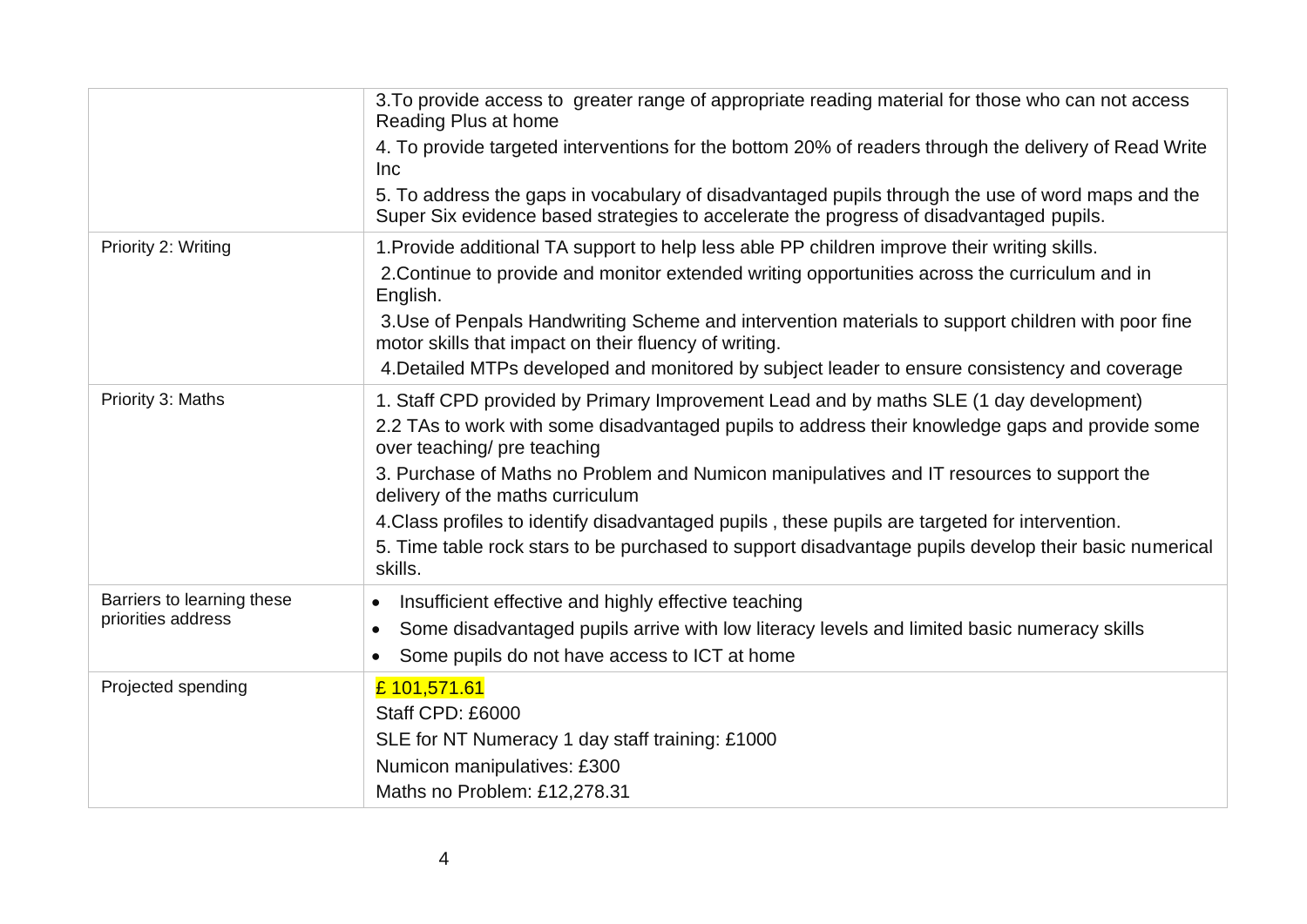| Power of Reading-coaching and development: £350  |
|--------------------------------------------------|
| Reading Plus: £240                               |
| Target tracker- £735.60                          |
| Primary Improvement Lead (40% of salary) £20,000 |
| Additional class in year 5 and 6; £38,272.80     |
| Times Tables Rockstars: £94.90                   |
| Oxford Reading Tree books-£2000                  |
| Revision guides: SPaG and Maths: £300            |
| 2 x TA (40% of salary) £20,000                   |
|                                                  |
|                                                  |

### **Wider strategies for current academic year**

| <b>Measure</b>                                          | <b>Actions</b>                                                                                     |
|---------------------------------------------------------|----------------------------------------------------------------------------------------------------|
|                                                         | 1. Pastoral Support officer full time at SA site to support pupils with attendance<br>difficulties |
| Priority 1: Attendance of PP children to improve to 95% | 2. Attendance clerk to be appointed to support tracking of attendance (20%)<br>salary)<br>-3.      |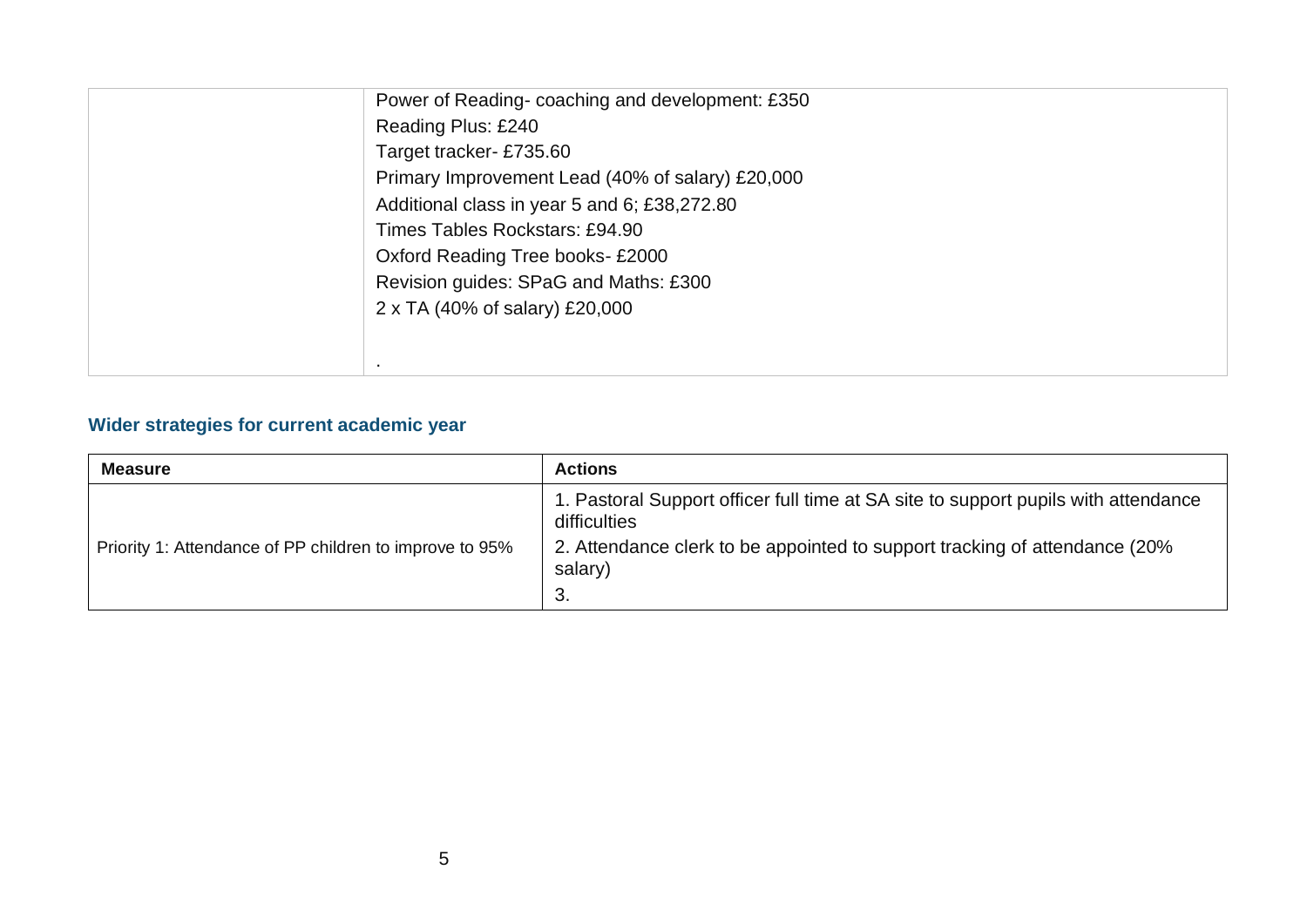| Priority 2: Increase self-esteem, raise aspirations,<br>develop talents and to improve pupils' experiences<br>beyond the classroom | 1. Expand the range of extra-curricular opportunities available for KS2<br>disadvantaged pupils<br>2. Strive to overcome transport barriers which prevent pupils attending extra-<br>curricular activities<br>3. To provide a thorough transition programme from year 4-5 to develop self-<br>confidence and self-esteem for disadvantaged pupils.<br>4. Disadvantaged pupils to be involved in the careers project<br>5. Reward system in place which rewards efforts of all pupils including<br>disadvantaged. |
|------------------------------------------------------------------------------------------------------------------------------------|------------------------------------------------------------------------------------------------------------------------------------------------------------------------------------------------------------------------------------------------------------------------------------------------------------------------------------------------------------------------------------------------------------------------------------------------------------------------------------------------------------------|
| Barriers to learning these priorities address                                                                                      | Poor attendance of some disadvantaged pupils.<br>$\bullet$<br>Some PP learners have low self-esteem and low aspirations<br>$\bullet$<br>Some disadvantaged pupil live in areas which mean they rely on school<br>transport<br>Some disadvantaged pupils experience difficulties with emotional regulation<br>and are emotionally vulnerable.                                                                                                                                                                     |
| Projected spending                                                                                                                 | £16,400<br>Pastoral Support Officer KS2-£8,000<br>Attendance support- £3400<br>Transition programme £1000<br>Extra-curricular opportunities and Kingswood: £4000                                                                                                                                                                                                                                                                                                                                                 |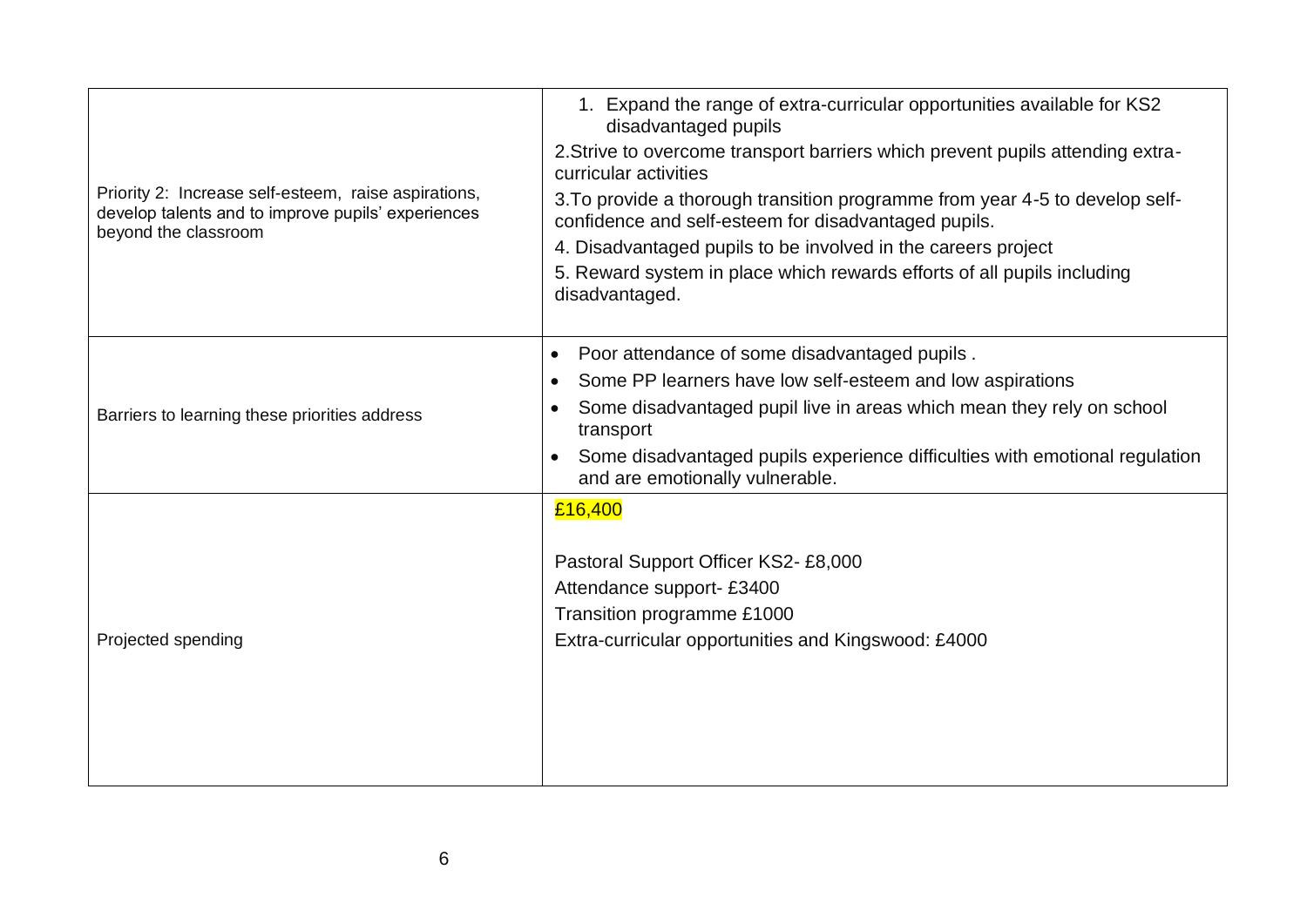## **Monitoring and Implementation**

| Area                     | <b>Challenge</b>                                                                                                                              | <b>Mitigating action- January 2020</b>                                                                                                                                                                                                                                                |
|--------------------------|-----------------------------------------------------------------------------------------------------------------------------------------------|---------------------------------------------------------------------------------------------------------------------------------------------------------------------------------------------------------------------------------------------------------------------------------------|
|                          | There is some variability in the quality of<br>teaching across the primary site.                                                              | Coaching plans are in place.                                                                                                                                                                                                                                                          |
| Teach-<br>ing            | Reading and supporting pupils with addi-<br>tional needs has been identified as an<br>area of development through the Autumn<br>term QA data. | CPD programme is focusing upon the "super six" and developing strategies to<br>teach reading. This is a response to the whole school QA progress Autumn 2019.<br>Super six are all evidence based teaching strategies which will positively impact<br>on the progress of PP students. |
|                          | External support, internal data and feed-                                                                                                     | The impact of this will be assessed through focus weeks which will assess the<br>school's progress towards three key areas:                                                                                                                                                           |
|                          | back from staff has identified a need to<br>simplify and reduce school priorities.                                                            | Reading<br>$\bullet$                                                                                                                                                                                                                                                                  |
|                          |                                                                                                                                               | Progress of SEND and disadvantaged students                                                                                                                                                                                                                                           |
|                          |                                                                                                                                               | Attendance and behaviour.<br>$\bullet$                                                                                                                                                                                                                                                |
|                          | Autumn term KS3 reading screener has<br>shown specific weakness in the reading<br>skills of year 7 and 9 students                             | January 2020 the bottom 20% of pupils with the lowest reading age will access<br>Read Write Inc intervention 4 times per week. Staffing has been funded through<br>PP funding.                                                                                                        |
| Targeted<br>support      | Catch up and weekly intervention will not<br>address the deficits in reading, more tar-<br>geted intervention is needed.                      | Reading support strategies will also be delivered through whole staff CPD impact<br>monitored through focus week.                                                                                                                                                                     |
|                          | Internal data has shown that homework<br>is not consistently set and completed.                                                               | Revision guides have been purchased for all Year 6 PP students in SPaG and,<br>maths                                                                                                                                                                                                  |
| Wider<br>strate-<br>gies | Spring term mocks have identified some<br>students who are struggling to meet the<br>emotional demands of the GCSEs.                          | Year 5 and 6 students will access homework club at AR site.                                                                                                                                                                                                                           |